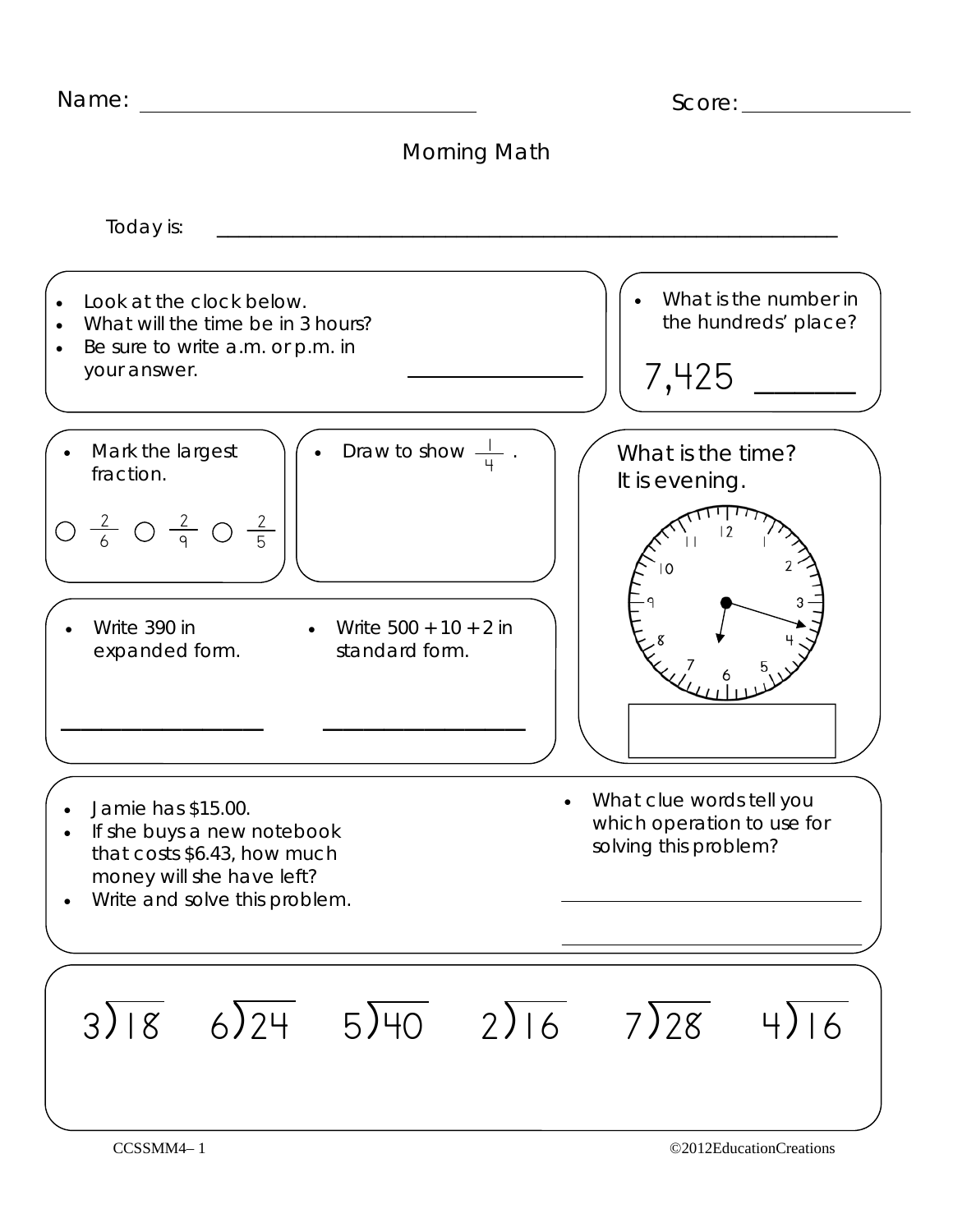| Name:                                                                                                                                    | Score:                                                                          |
|------------------------------------------------------------------------------------------------------------------------------------------|---------------------------------------------------------------------------------|
| <b>Math Homework</b>                                                                                                                     |                                                                                 |
| Today is:                                                                                                                                |                                                                                 |
| Look at the clock below.<br>What was the time 5 hours ago?<br>$\bullet$<br>Be sure to write a.m. or p.m. in<br>$\bullet$<br>your answer. | What is the number in<br>the tens' place?<br>9,503                              |
| Draw to show $\frac{3}{4}$ .<br>Mark the smallest<br>fraction.<br>$\frac{3}{4}$ O $\frac{3}{7}$ O $\frac{3}{5}$                          | What is the time?<br>It is morning.                                             |
| Write 623 in<br>Write $200 + 70 + 8$ in<br>standard form.<br>expanded form.                                                              |                                                                                 |
| Karen has \$8.34.<br>Bill has \$6.93.<br>How much money do they<br>have in all?<br>Write and solve this problem.                         | What clue words tell you<br>which operation to use for<br>solving this problem? |
| $2\sqrt{12}$ 9)18 4)20 5)15 6)18 7)21                                                                                                    |                                                                                 |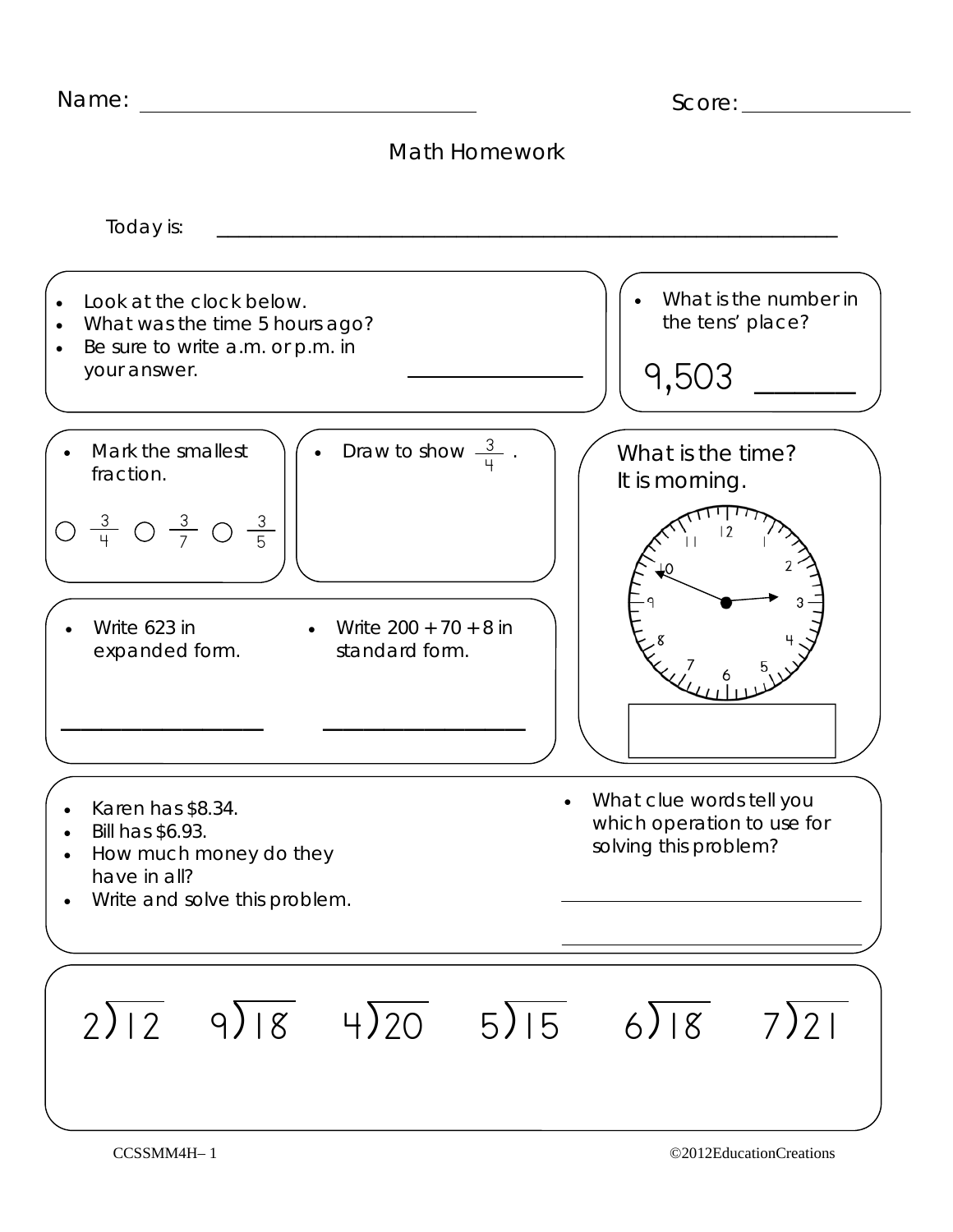| Name:                                                                                                                | Score:                                                                                                         |
|----------------------------------------------------------------------------------------------------------------------|----------------------------------------------------------------------------------------------------------------|
|                                                                                                                      | <b>Morning Math</b>                                                                                            |
| Today is:                                                                                                            |                                                                                                                |
| Rule: Add 2 starting with number 2. EXAMPLE:<br><u>2 4 6 8 10 12 14 16 18</u><br>Rule: Add 2 starting with number 6. | $-20$                                                                                                          |
| Write the missing dividend for each problem.<br>$\div 2 = 6$<br>$\div 3 = 5$                                         | 87<br>234<br>54<br>68<br>39<br>196<br>+ 75<br>$+155$                                                           |
| Mark the hexagon.<br>Color the trapezoid blue.                                                                       | Label each fractional part.<br>Color 3 parts blue.<br>Write the fraction for the<br>$\bullet$<br>colored part. |
| 3<br>b<br>$\boldsymbol{\mathsf{X}}$<br>$\mathsf{X}$<br>$\mathsf{X}$                                                  | $\times$ 5<br>$\mathsf{X}^-$<br>$\overline{\mathsf{x}}$                                                        |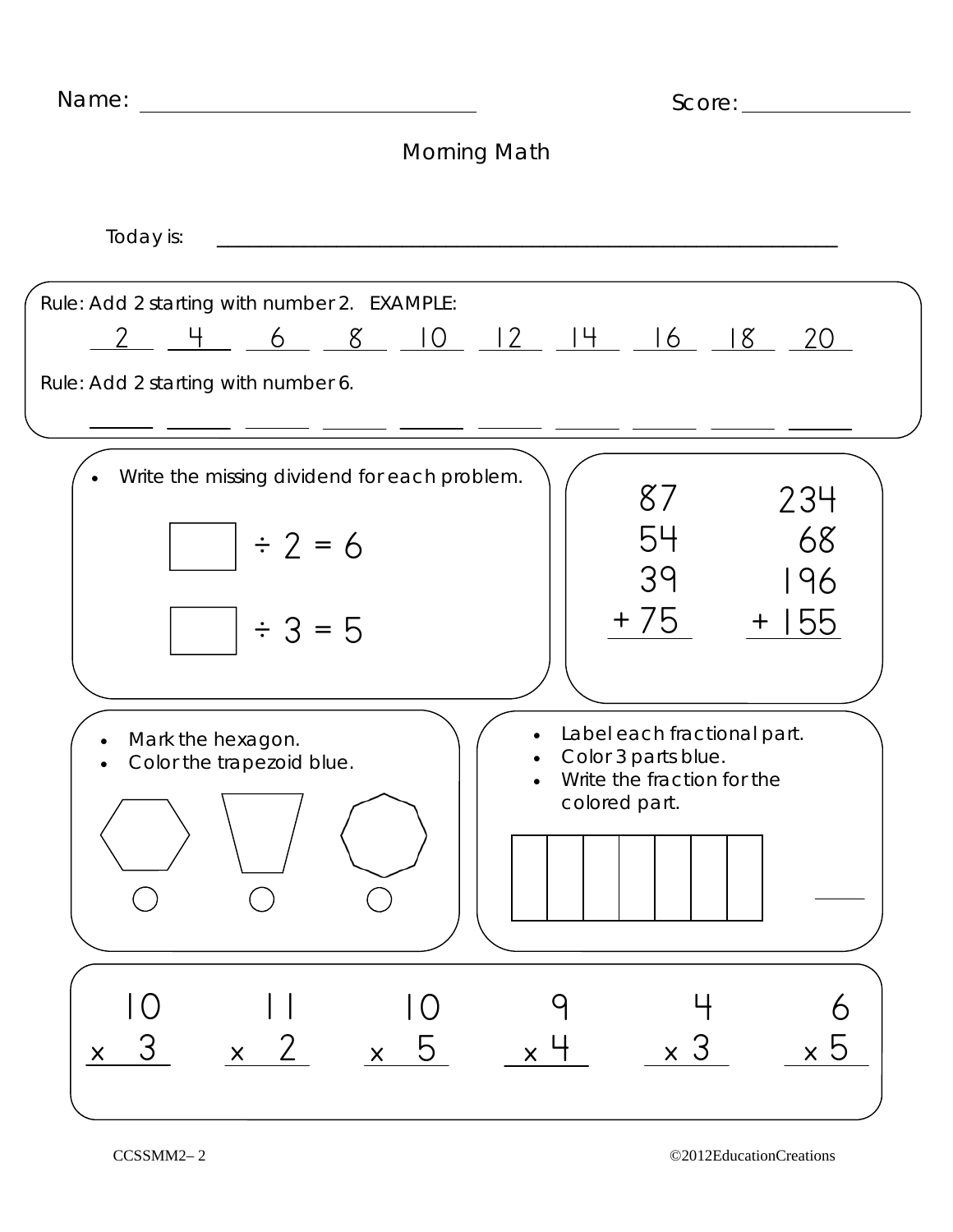| Name:                                                                                       |                                                                                                   |
|---------------------------------------------------------------------------------------------|---------------------------------------------------------------------------------------------------|
|                                                                                             | <b>Math Homework</b>                                                                              |
| Today is:                                                                                   |                                                                                                   |
| Rule: Add 2 starting with number 2. EXAMPLE:<br>$-4$<br>Rule: Add 2 starting with number 3. | <u>6 8 10 12 14 16 18 20</u>                                                                      |
| Write the missing dividend for each problem.<br>$\div 4 = 3$<br>$\div$ 2 = 7                | 68<br>342<br>38<br>89<br>73<br>223<br>$+59$<br>$+106$                                             |
| Mark the trapezoid.<br>Color the octagon blue.                                              | Label each fractional part.<br>Color 6 parts blue.<br>Write the fraction for the<br>colored part. |
| $\bigcup$<br>6<br>$\pmb{\times}$<br>$\mathsf{X}^-$<br>$\times$                              | 3<br>$\times$ 3<br>$\mathsf{X}^-$<br>$\pmb{\times}$                                               |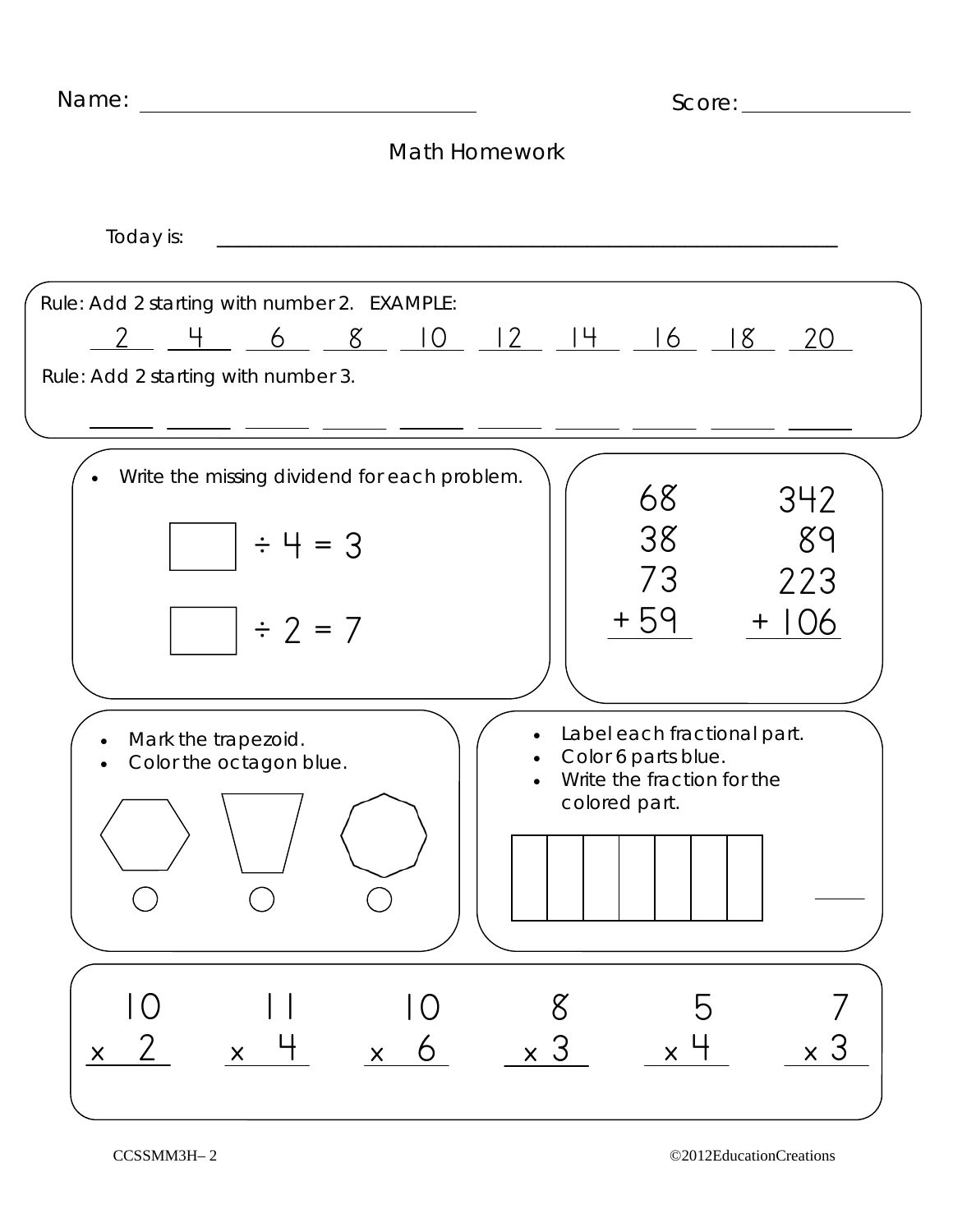| Name:                                                                               | Score:                                                                                                                                            |
|-------------------------------------------------------------------------------------|---------------------------------------------------------------------------------------------------------------------------------------------------|
|                                                                                     | Morning Math                                                                                                                                      |
| Today is:                                                                           |                                                                                                                                                   |
| Rule: Add 2 starting with number 2. EXAMPLE:<br>Rule: Add 3 starting with number 2. | <u>2 4 6 8 10 12 14 16 18 20</u>                                                                                                                  |
| Color to show $\frac{2}{5}$ .                                                       | Write the missing number.<br>Write the number<br>that comes after.<br>$608, \_\_$ . 610<br>859                                                    |
| Draw the hands on<br>the clock.                                                     | Julie is reading a book that has a total of 652<br>pages.<br>She has read 297 pages.<br>$\bullet$<br>How many more pages does Julie have to read? |
| $\degree$ 03                                                                        | What are the clue words that tell you what<br>$\bullet$<br>operation to use for solving this problem?                                             |
| 658<br>75<br>q<br>+ 3<br>$\mathbf +$                                                | 88<br>729<br>$\times$ 8<br>483<br>$\mathsf{X}^-$                                                                                                  |
| CCSSMM4-3                                                                           | ©2012EducationCreations                                                                                                                           |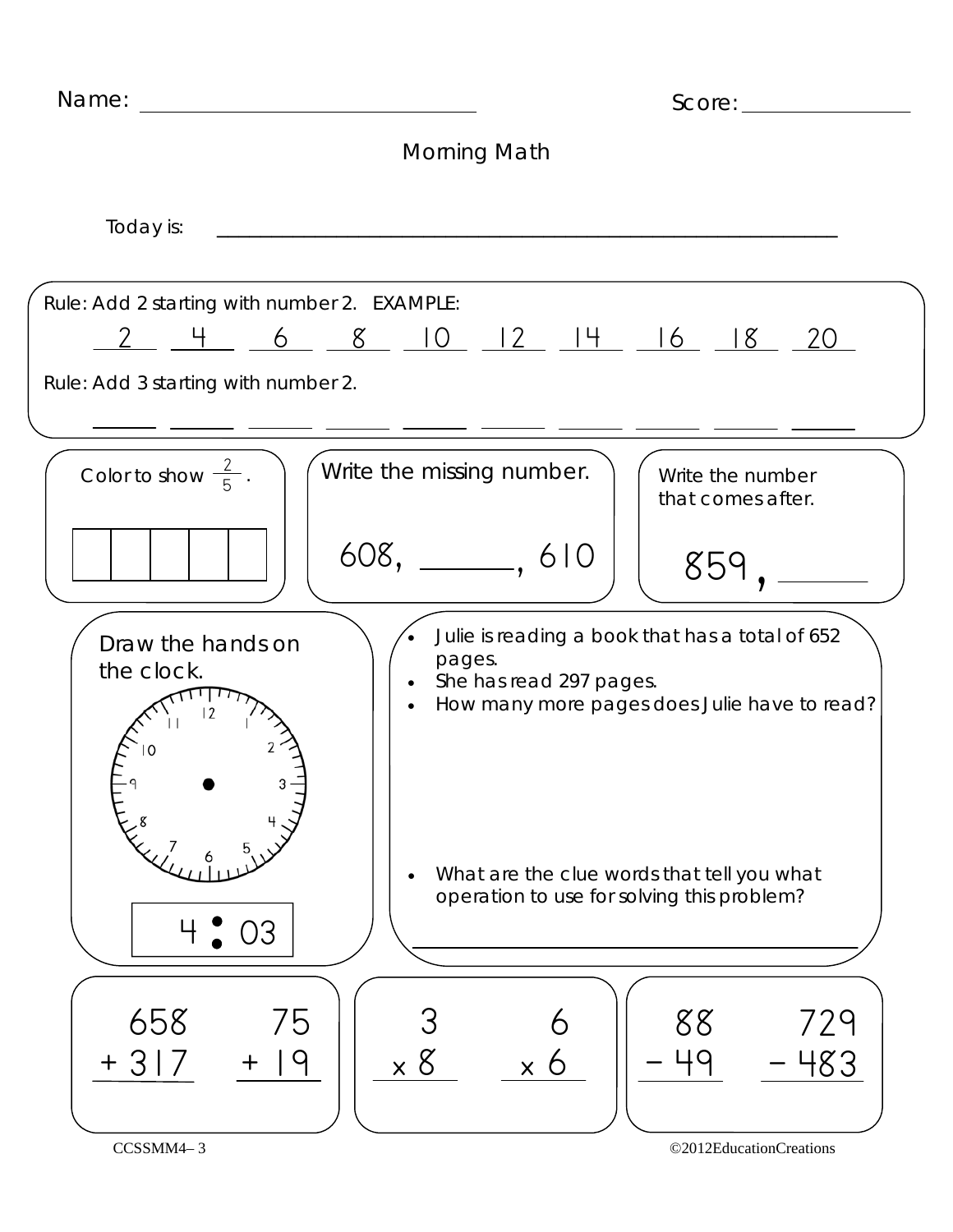| Name:                                               | Score:                                                                                                                                                                               |
|-----------------------------------------------------|--------------------------------------------------------------------------------------------------------------------------------------------------------------------------------------|
|                                                     | <b>Math Homework</b>                                                                                                                                                                 |
| Today is:                                           |                                                                                                                                                                                      |
| Rule: Add 2 starting with number 2. EXAMPLE:        | <u>2 4 6 8 10 12 14 16 18 20</u>                                                                                                                                                     |
| Rule: Add 3 starting with number 3.                 |                                                                                                                                                                                      |
| Color to show $\frac{3}{5}$ .                       | Write the missing number.<br>Write the number<br>that comes after.<br>799, ______, 801                                                                                               |
| Draw the hands on<br>the clock.<br>12               | Terry has read 168 mystery books, 197 science<br>fiction books, and 65 non-fiction books.<br>How many books has Terry read altogether?<br>$\bullet$<br>Write and solve this problem. |
| $10$ $41$                                           | What are the clue words that tell you what<br>$\bullet$<br>operation to use for solving this problem?                                                                                |
| 745<br>84<br>+ 299<br>$\overline{C}$<br>$\mathbf +$ | 550<br>35<br>$\mathsf{X}^{\top}$<br>O<br>$\mathsf{X}^-$                                                                                                                              |
| CCSSMM4H-3                                          | ©2012EducationCreations                                                                                                                                                              |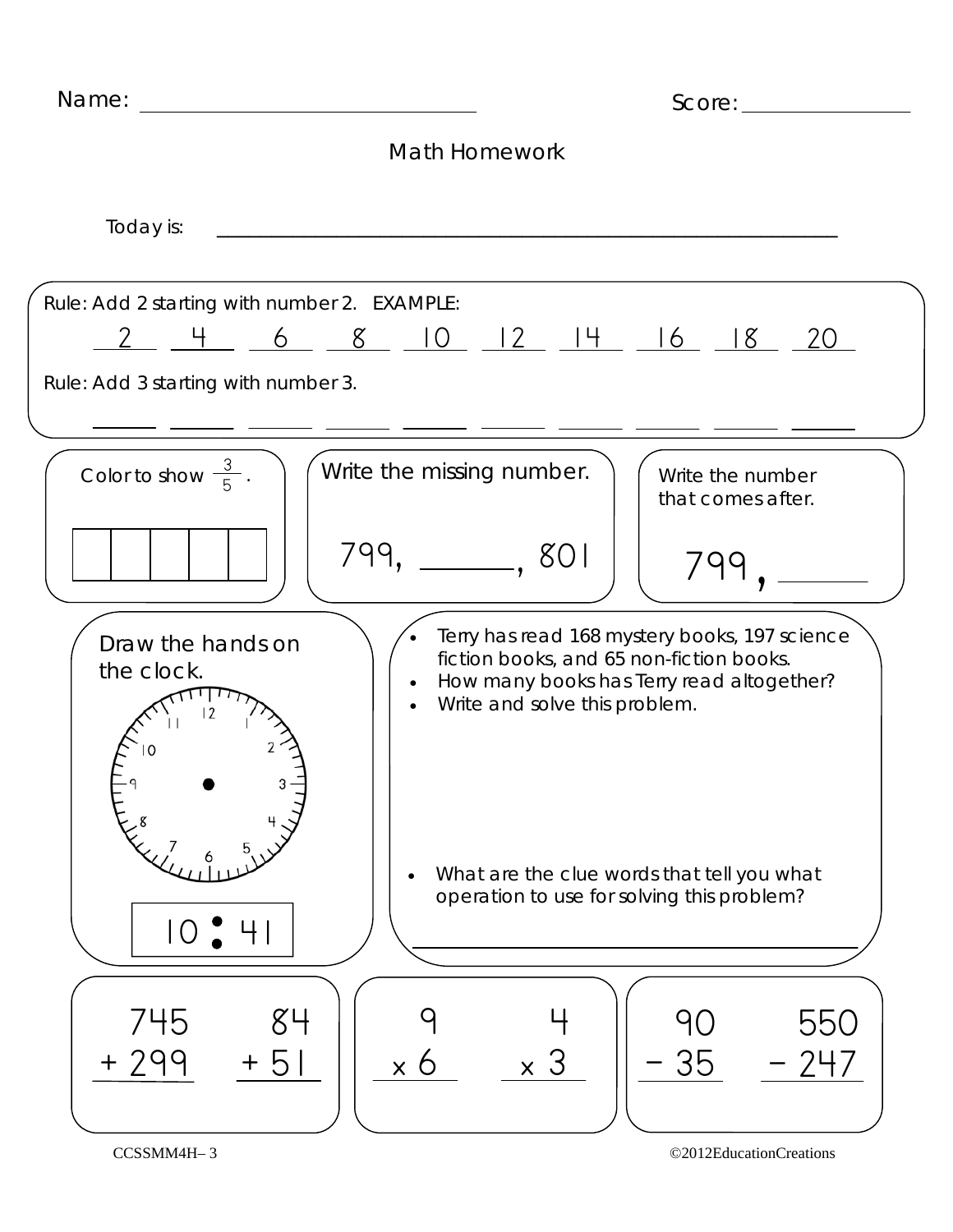| Name:                                                                                                                                                                                                                                                                                                                                                                                                        | Score:                                                                                                                                               |
|--------------------------------------------------------------------------------------------------------------------------------------------------------------------------------------------------------------------------------------------------------------------------------------------------------------------------------------------------------------------------------------------------------------|------------------------------------------------------------------------------------------------------------------------------------------------------|
|                                                                                                                                                                                                                                                                                                                                                                                                              | Morning Math                                                                                                                                         |
| Today is:                                                                                                                                                                                                                                                                                                                                                                                                    |                                                                                                                                                      |
| Rule: Add 2 starting with number 2. EXAMPLE:<br>Rule: Add 4 starting with number 4.                                                                                                                                                                                                                                                                                                                          | <u>2 4 6 8 10 12 14 16 18 20</u>                                                                                                                     |
| Mark the least fraction.                                                                                                                                                                                                                                                                                                                                                                                     | Mark the fraction that is equal to 4.                                                                                                                |
| $\bigcirc \frac{1}{7}$ $\bigcirc \frac{1}{9}$ $\bigcirc \frac{1}{3}$                                                                                                                                                                                                                                                                                                                                         | $\bigcirc \frac{4}{1}$ $\bigcirc \frac{1}{4}$ $\bigcirc \frac{4}{4}$                                                                                 |
| Draw the hands on the<br>clock. It is night.<br>$\Omega$<br>$\begin{pmatrix} 1 & 1 & 1 \\ 1 & 1 & 1 \\ 1 & 1 & 1 \\ 1 & 1 & 1 \\ 1 & 1 & 1 \\ 1 & 1 & 1 \\ 1 & 1 & 1 \\ 1 & 1 & 1 \\ 1 & 1 & 1 \\ 1 & 1 & 1 \\ 1 & 1 & 1 \\ 1 & 1 & 1 \\ 1 & 1 & 1 \\ 1 & 1 & 1 \\ 1 & 1 & 1 \\ 1 & 1 & 1 \\ 1 & 1 & 1 \\ 1 & 1 & 1 \\ 1 & 1 & 1 \\ 1 & 1 & 1 \\ 1 & 1 & 1 \\ 1 & 1 & 1 \\ 1 & 1 & 1 \\ 1 & 1 & $<br>15<br>9 | Look at the clock.<br>What was the time<br>465<br>21/2 hours ago?<br>335<br>$+212$<br>Look at the clock.<br>What will the time<br>be in 2 1/2 hours? |
| 6)30                                                                                                                                                                                                                                                                                                                                                                                                         | $7\overline{\smash{)}35}$ $5\overline{\smash{)}40}$ $3\overline{\smash{)}27}$<br>$6\sqrt{12}$<br>9)36                                                |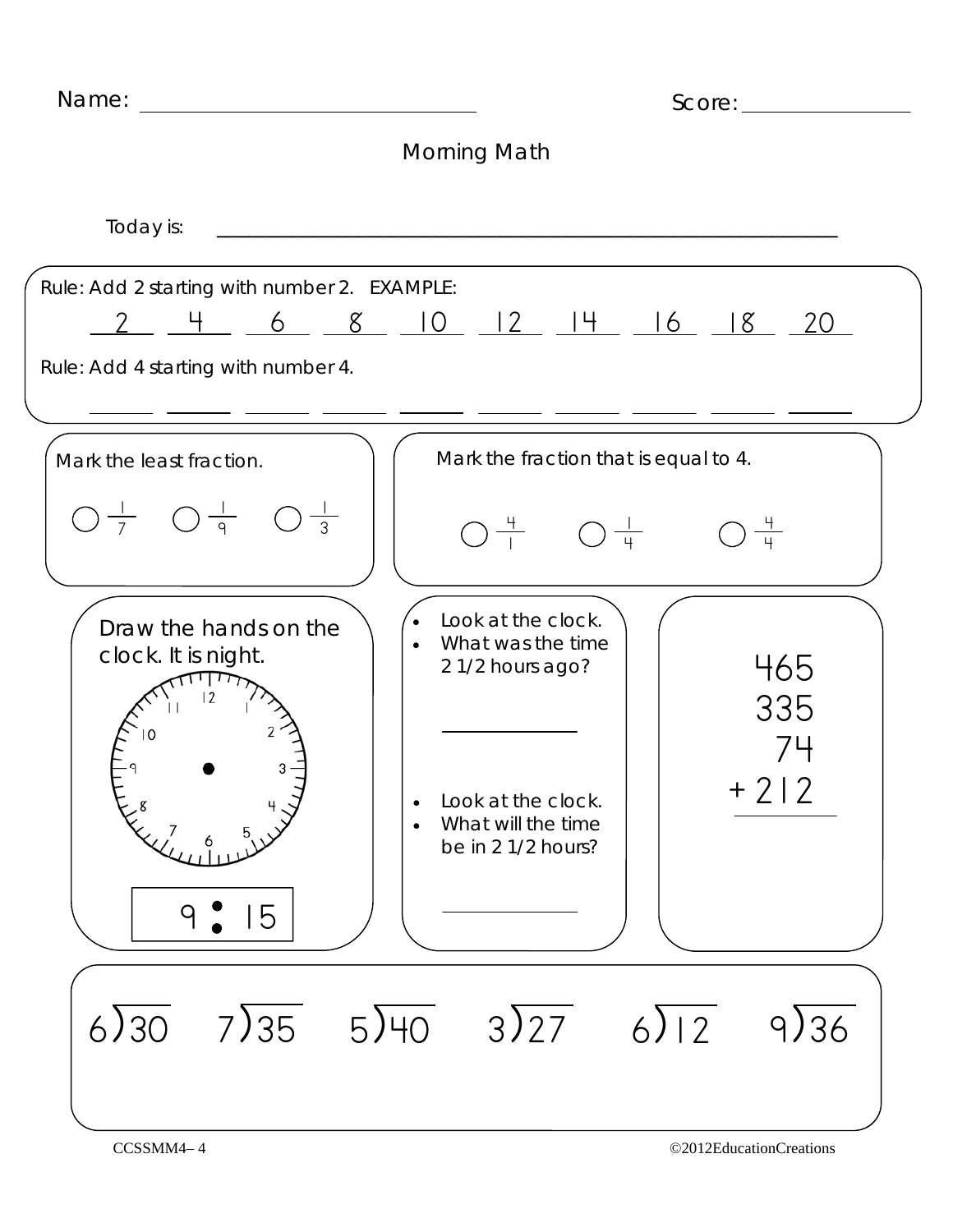| Name:<br><u> 1980 - John Stein, Amerikaansk politiker (</u>                         | Score: with the second state of the second state of the second state of the second state of the second state of the second state of the second state of the second state of the second state of the second state of the second |
|-------------------------------------------------------------------------------------|--------------------------------------------------------------------------------------------------------------------------------------------------------------------------------------------------------------------------------|
|                                                                                     | <b>Math Homework</b>                                                                                                                                                                                                           |
| Today is:                                                                           |                                                                                                                                                                                                                                |
| Rule: Add 2 starting with number 2. EXAMPLE:<br>Rule: Add 4 starting with number 8. | $2$ 4 6 8 10 12 14 16 18 20                                                                                                                                                                                                    |
| Mark the greatest fraction.                                                         | Mark the fraction that is equal to 1.                                                                                                                                                                                          |
| $\bigcirc \frac{1}{2}$ $\bigcirc \frac{1}{6}$ $\bigcirc \frac{1}{3}$                | $\frac{5}{5}$<br>$\bigcap \frac{5}{1} \qquad \bigcup \frac{1}{5}$                                                                                                                                                              |
| Draw the hands on the<br>clock. It is morning.<br>7.945                             | Look at the clock.<br>What was the time<br>623<br>21/2 hours ago?<br>97<br>53<br>- 2<br>$+$ $\overline{ }$<br>Look at the clock.<br>What will the time<br>be in 2 1/2 hours?                                                   |
| $2\sqrt{14}$ 6) $18$<br>7)42                                                        | $8\sqrt{32}$<br>$4\sqrt{28}$<br>3)15                                                                                                                                                                                           |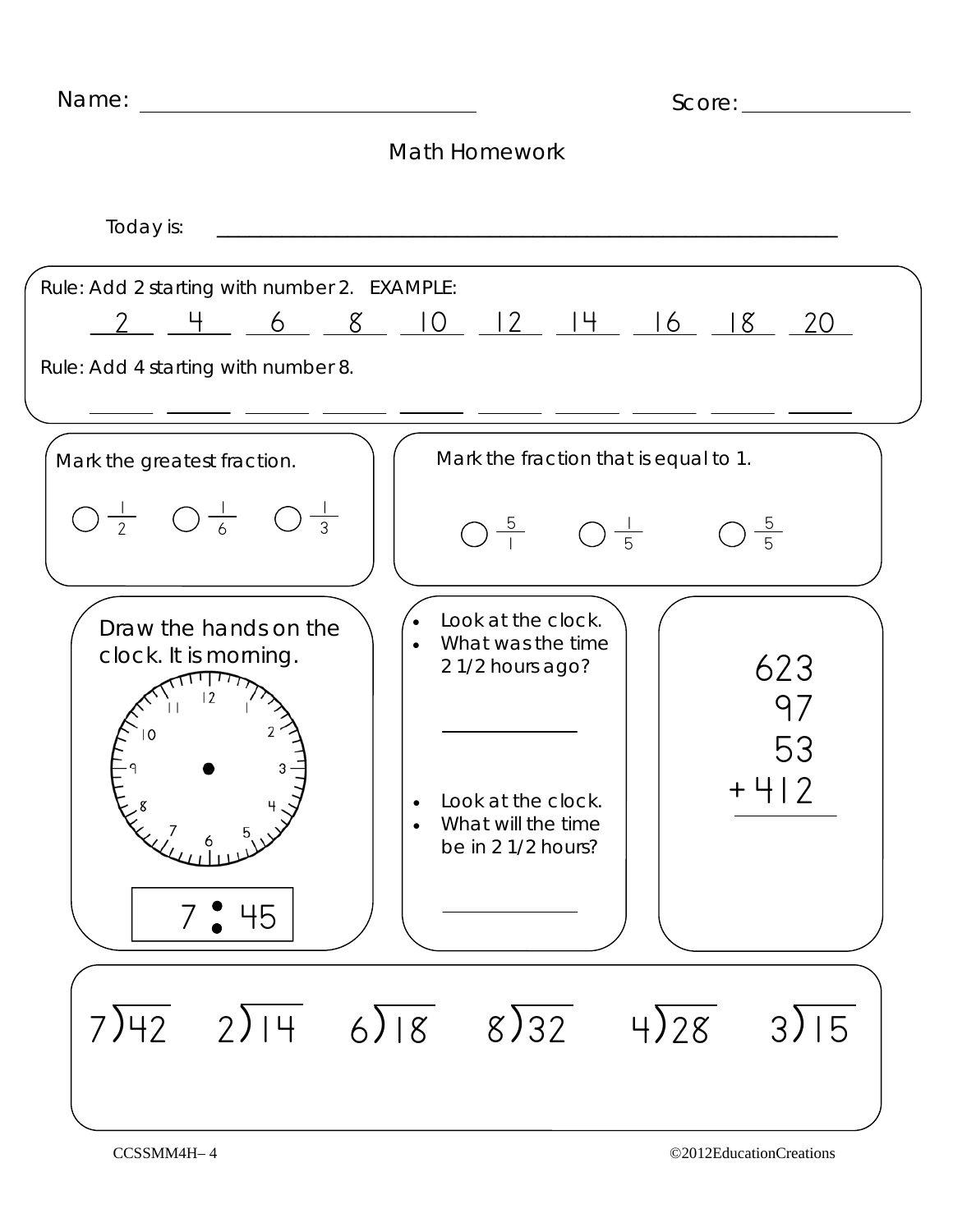## Morning Math Test

Today is: Use  $>$ ,  $<$ , or  $=$  $8 \times 5 + 7$   $36 \times 5 + 12$ Color to show  $\frac{2}{9}$ . Draw the hands on the clock.  $6.54$ How many ladybug spots? Write as a multiplication problem. Solve the problem. 10  $\mathsf{X}$  11  $\mathsf{X}$  6 x 6 7 x 5 9  $\times$  3 x 8 Rule: Add 3 starting with number 6. Rule: Add 2 starting with number 2. EXAMPLE: 2 4 6 8 10 12 14 16 18 20